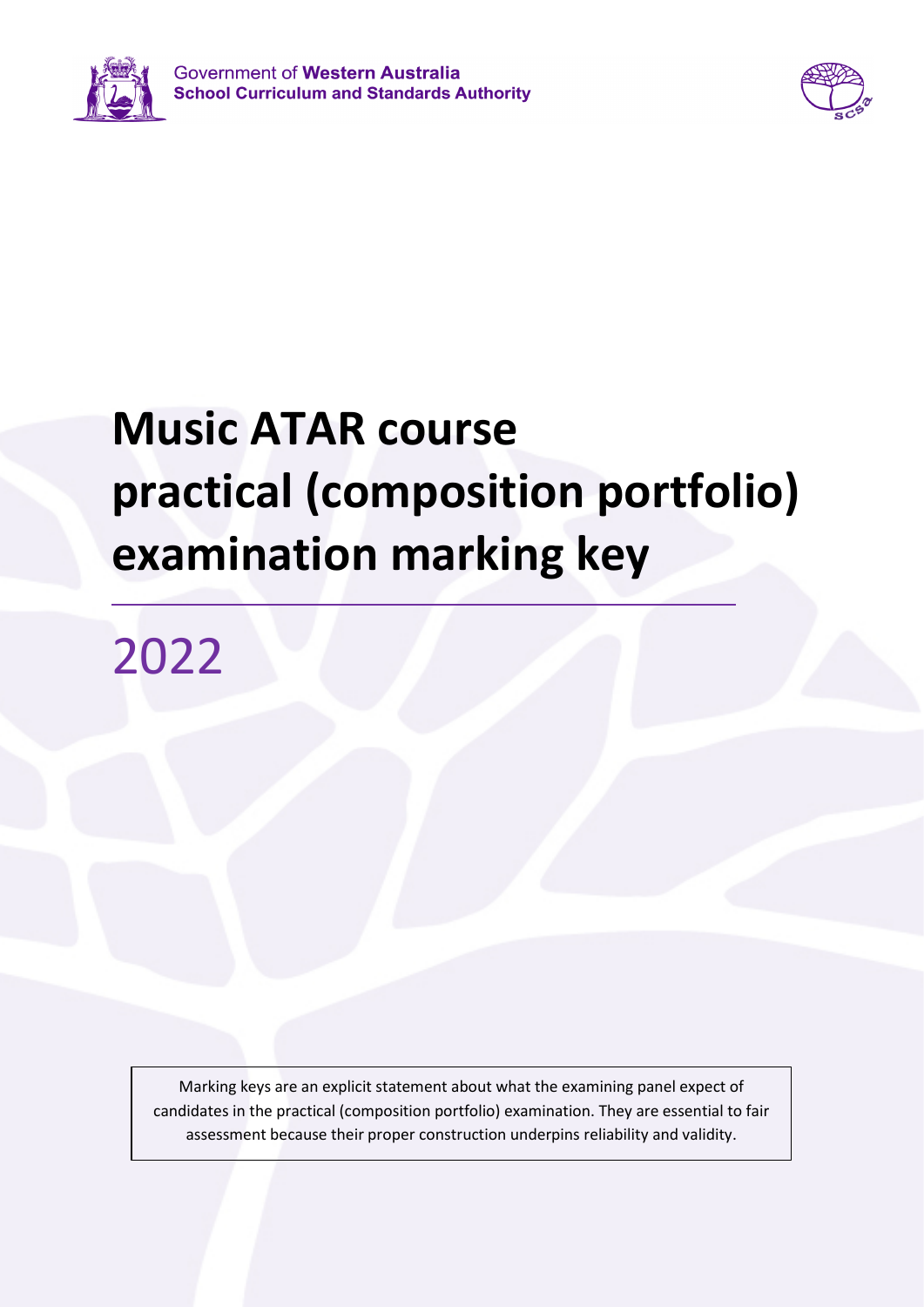## **Acknowledgement of Country**

Kaya. The School Curriculum and Standards Authority (the Authority) acknowledges that our offices are on Whadjuk Noongar boodjar and that we deliver our services on the country of many traditional custodians and language groups throughout Western Australia. The Authority acknowledges the traditional custodians throughout Western Australia and their continuing connection to land, waters and community. We offer our respect to Elders past and present.

## **Copyright**

© School Curriculum and Standards Authority, 2017

This document—apart from any third party copyright material contained in it—may be freely copied, or communicated on an intranet, for non-commercial purposes in educational institutions, provided that the School Curriculum and Standards Authority is acknowledged as the copyright owner.

Copying or communication for any other purpose can be done only within the terms of the *Copyright Act 1968* or with prior written permission of the School Curriculum and Standards Authority. Copying or communication of any third party copyright material can be done only within the terms of the *Copyright Act 1968* or with permission of the copyright owners.

Any content in this document that has been derived from the Australian Curriculum may be used under the terms of the Creative Commons [Attribution 4.0 International \(CC BY\)](https://creativecommons.org/licenses/by/4.0/) licence.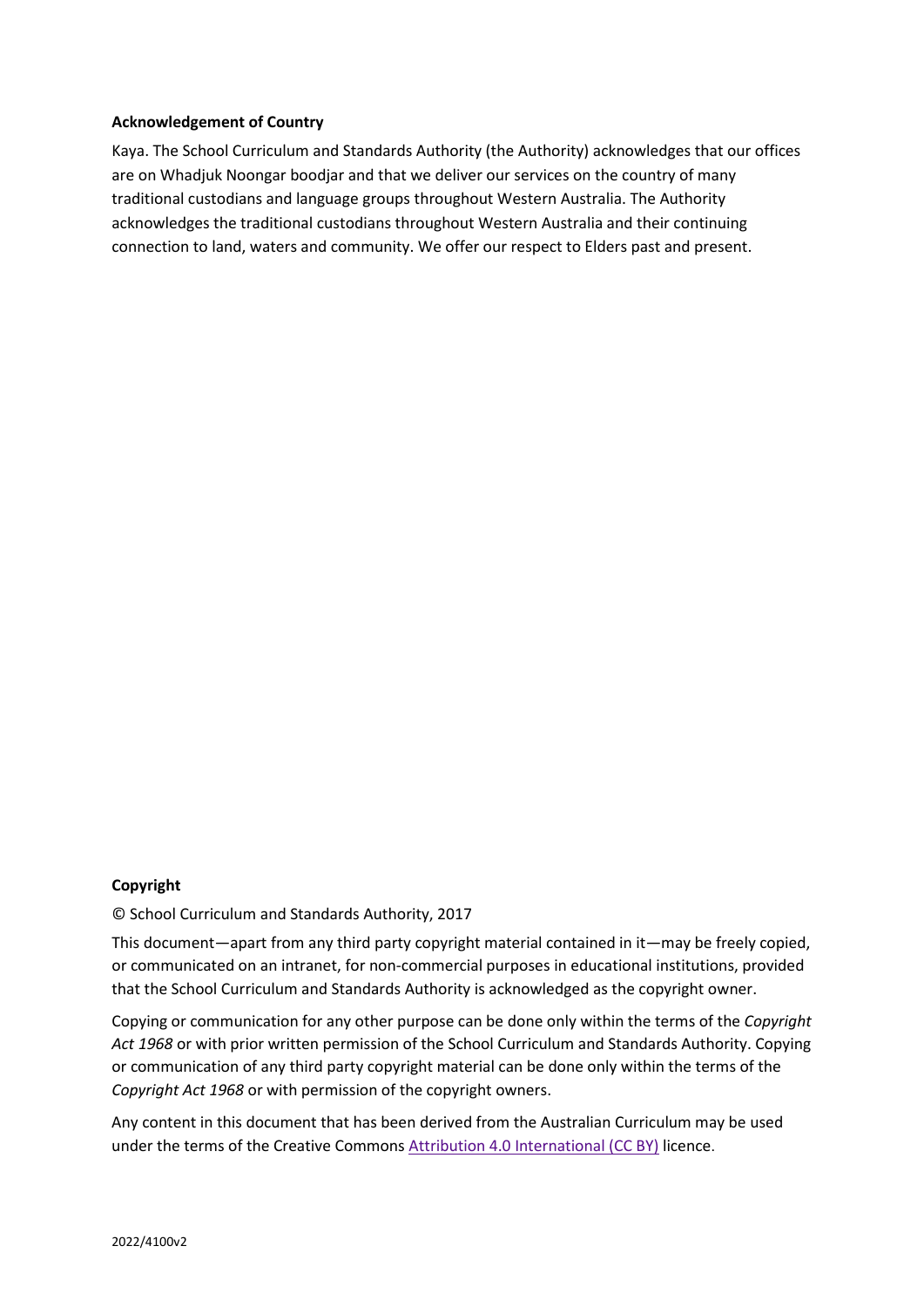## **Music ATAR course practical (composition portfolio) examination marking key 2022**

| <b>Criterion 1: Application of music elements</b><br>$\Omega$<br>2<br>3<br>5<br>6<br>4<br>Demonstrates limited<br>Demonstrates<br>Demonstrates<br>Demonstrates<br>Demonstrates<br>Demonstrates<br>inadequate skill in the<br>skill in the selection and<br>inconsistent skill in the<br>satisfactory skill in the<br>proficient skill in the<br>excellent skill in the<br>exceptional skill in the<br>selection and<br>selection and<br>selection and<br>selection, integration<br>selection and<br>manipulation of music<br>selection and<br>and manipulation of<br>application of music<br>elements and<br>manipulation of music<br>manipulation of music<br>manipulation of<br>manipulation of music<br>music elements and<br>elements and<br>elements, inconsistently<br>elements and<br>music elements and<br>elements and<br>relationships within the<br>relationships within<br>and ineffectively<br>relationships within the<br>relationships within<br>work.<br>relationships within<br>relationships within the<br>applying these within<br>the work.<br>work.<br>the work.<br>work.<br>the work.<br>the work.<br><b>Criterion 2: Creative process</b><br>$\overline{2}$<br>3<br>6<br>$\Omega$<br>5<br>4<br>Demonstrates<br>Demonstrates limited<br>Demonstrates<br>Demonstrates a<br><b>Demonstrates</b><br><b>Demonstrates</b><br>Demonstrates<br>satisfactory degree of<br>proficient creativity<br>inadequate creativity<br>evidence of creativity<br>inconsistent evidence of<br>excellent degree of<br>exceptional degree of<br>and development of<br>and development of<br>creativity and<br>and development<br>creativity and<br>creativity and<br>creativity and<br>development when<br>musical material/ideas.<br>development of musical<br>development when<br>when establishing<br>development when<br>musical<br>establishing and<br>material/ideas.<br>establishing and<br>establishing and<br>material/ideas.<br>and sustaining<br>sustaining musical<br>sustaining musical<br>sustaining musical<br>musical<br>material/ideas.<br>material/ideas.<br>material/ideas.<br>material/ideas.<br><b>Criterion 3: Form/structure and compositional devices</b><br>$\overline{2}$<br>3<br>5<br>6<br>$\overline{4}$<br>0<br>Demonstrates limited<br>Demonstrates<br>Demonstrates<br>Demonstrates<br>Demonstrates<br>Demonstrates<br>inadequate evidence<br>evidence of planning<br>excellent planning and<br>exceptional planning<br>inconsistent evidence of<br>satisfactory planning and<br>proficient planning<br>of planning and<br>and organisation of<br>organisation of<br>and organisation of<br>organisation of<br>and organisation of<br>planning and<br>organisation of<br>form/structure, and/or<br>form/structure, and<br>form/structure,<br>form/structure,<br>form/structure,<br>organisation of<br>form/structure, and/or<br>form/structure,<br>mostly appropriate<br>displaying excellent<br>displaying mostly<br>displaying proficient<br>displaying exceptional<br>an ineffective and<br>application of<br>application of<br>application of<br>application of<br>inappropriate<br>displaying some<br>appropriate application<br>inappropriate<br>application of<br>compositional devices.<br>compositional<br>compositional devices.<br>compositional devices.<br>of compositional<br>application of<br>compositional devices.<br>devices.<br>compositional<br>devices.<br>devices.<br><b>Criterion 4: Orchestration</b><br>3<br>6<br>2<br>5<br>$\Omega$<br>$\boldsymbol{\Lambda}$<br>Displays inconsistent<br>Displays limited use of<br>Displays satisfactory use<br>Displays proficient<br>Displays excellent use<br>Displays exceptional<br>use of timbre and<br>timbre and texture,<br>use of timbre and<br>of timbre and texture,<br>use of timbre and<br>of timbre and texture,<br>use of timbre and<br>texture, producing a<br>producing a mostly<br>texture, producing a<br>producing a mostly<br>texture, producing a<br>producing a<br>texture, producing a<br>unbalanced sound.<br>sometimes unbalanced<br>balanced sound.<br>balanced sound.<br>well-balanced sound.<br>highly effective and<br>poorly balanced<br>well-balanced sound.<br>sound.<br>sound.<br><b>Criterion 5: Contextual application</b><br>$3 - 4$<br>$5 - 6$<br>$7 - 8$<br>$\Omega$<br>$1 - 2$<br>9<br>Proficiently applies a range of stylistic<br>Inadequate<br>Limited application of<br>Inconsistently applies<br>Satisfactorily applies a<br>Demonstrates excellent<br>application of, or<br>stylistic conventions,<br>stylistic conventions,<br>range of stylistic<br>conventions to create a contextually<br>application of a range of<br>displays no evidence<br>some of which are<br>most of which are<br>appropriate representation of a style<br>stylistic conventions to create<br>conventions, most of<br>contextually appropriate<br>which are contextually<br>a highly effective<br>of, stylistic<br>contextually appropriate<br>or genre.<br>conventions.<br>to the chosen style or<br>to the chosen style or<br>appropriate to the chosen<br>representation of a style or<br>style or genre.<br>genre.<br>genre.<br>genre.<br><b>Criterion 6: Score presentation</b><br>$\overline{2}$<br>3<br>Produces a mostly inaccurate and/or<br>Produces a score with some inaccuracies<br>Produces a complete score with minor<br>Produces a complete and accurate score,<br>incomplete score. Shows inadequate<br>inaccuracies, demonstrating proficient<br>demonstrating excellent application of<br>and/or that is partially complete. Shows<br>application of relevant scoring and<br>relevant scoring and notation conventions,<br>application of relevant scoring and<br>some application of relevant scoring and<br>notation conventions, performance<br>notation conventions, performance<br>notation conventions, performance<br>performance directions, terminology and<br>directions, terminology and techniques for<br>directions, terminology and techniques<br>directions, terminology and techniques for<br>techniques for the context.<br>the context.<br>the context.<br><b>Composition portfolio requirements</b><br>$10\%$ (8 marks)<br>Criterion 7: Time requirements and number of compositions<br>2<br>Portfolio meets the mandated requirements for time and<br>Portfolio is more than one minute over or under the<br>Portfolio is up to one minute over or under the<br>mandated time range. Portfolio meets the mandated<br>the number of compositions and the proportion of original<br>mandated time range, or does not contain the required<br>number of compositions, or does not contain the required<br>requirements for the number of compositions and the<br>works.<br>proportion of original works.<br>proportion of original works.<br><b>Criterion 8: Balance of portfolio</b><br>$\overline{2}$<br>0 | <b>Compositional process</b><br>90% (36 marks) |  |  |  |  |  |  |  |  |  |  |  |
|------------------------------------------------------------------------------------------------------------------------------------------------------------------------------------------------------------------------------------------------------------------------------------------------------------------------------------------------------------------------------------------------------------------------------------------------------------------------------------------------------------------------------------------------------------------------------------------------------------------------------------------------------------------------------------------------------------------------------------------------------------------------------------------------------------------------------------------------------------------------------------------------------------------------------------------------------------------------------------------------------------------------------------------------------------------------------------------------------------------------------------------------------------------------------------------------------------------------------------------------------------------------------------------------------------------------------------------------------------------------------------------------------------------------------------------------------------------------------------------------------------------------------------------------------------------------------------------------------------------------------------------------------------------------------------------------------------------------------------------------------------------------------------------------------------------------------------------------------------------------------------------------------------------------------------------------------------------------------------------------------------------------------------------------------------------------------------------------------------------------------------------------------------------------------------------------------------------------------------------------------------------------------------------------------------------------------------------------------------------------------------------------------------------------------------------------------------------------------------------------------------------------------------------------------------------------------------------------------------------------------------------------------------------------------------------------------------------------------------------------------------------------------------------------------------------------------------------------------------------------------------------------------------------------------------------------------------------------------------------------------------------------------------------------------------------------------------------------------------------------------------------------------------------------------------------------------------------------------------------------------------------------------------------------------------------------------------------------------------------------------------------------------------------------------------------------------------------------------------------------------------------------------------------------------------------------------------------------------------------------------------------------------------------------------------------------------------------------------------------------------------------------------------------------------------------------------------------------------------------------------------------------------------------------------------------------------------------------------------------------------------------------------------------------------------------------------------------------------------------------------------------------------------------------------------------------------------------------------------------------------------------------------------------------------------------------------------------------------------------------------------------------------------------------------------------------------------------------------------------------------------------------------------------------------------------------------------------------------------------------------------------------------------------------------------------------------------------------------------------------------------------------------------------------------------------------------------------------------------------------------------------------------------------------------------------------------------------------------------------------------------------------------------------------------------------------------------------------------------------------------------------------------------------------------------------------------------------------------------------------------------------------------------------------------------------------------------------------------------------------------------------------------------------------------------------------------------------------------------------------------------------------------------------------------------------------------------------------------------------------------------------------------------------------------------------------------------------------------------------------------------------------------------------------------------------------------------------------------------------------------------------------------------------------------------------------------------------------------------------------------------------------------------------------------------------------------------------------------------------------------------------------------------------------------------------------------------------------------------------------------------------------------------------------------------------------------------------------------------------------------------------------------------------------------------------------------------------------------------------------------------------------------------------------------------------------------------------------------------------------------------------------------------------------------------------------------------------------------------------------------------------------------------------------------------------------------------------------------------------------|------------------------------------------------|--|--|--|--|--|--|--|--|--|--|--|
|                                                                                                                                                                                                                                                                                                                                                                                                                                                                                                                                                                                                                                                                                                                                                                                                                                                                                                                                                                                                                                                                                                                                                                                                                                                                                                                                                                                                                                                                                                                                                                                                                                                                                                                                                                                                                                                                                                                                                                                                                                                                                                                                                                                                                                                                                                                                                                                                                                                                                                                                                                                                                                                                                                                                                                                                                                                                                                                                                                                                                                                                                                                                                                                                                                                                                                                                                                                                                                                                                                                                                                                                                                                                                                                                                                                                                                                                                                                                                                                                                                                                                                                                                                                                                                                                                                                                                                                                                                                                                                                                                                                                                                                                                                                                                                                                                                                                                                                                                                                                                                                                                                                                                                                                                                                                                                                                                                                                                                                                                                                                                                                                                                                                                                                                                                                                                                                                                                                                                                                                                                                                                                                                                                                                                                                                                                                                                                                                                                                                                                                                                                                                                                                                                                                                                                                                                                                                        |                                                |  |  |  |  |  |  |  |  |  |  |  |
|                                                                                                                                                                                                                                                                                                                                                                                                                                                                                                                                                                                                                                                                                                                                                                                                                                                                                                                                                                                                                                                                                                                                                                                                                                                                                                                                                                                                                                                                                                                                                                                                                                                                                                                                                                                                                                                                                                                                                                                                                                                                                                                                                                                                                                                                                                                                                                                                                                                                                                                                                                                                                                                                                                                                                                                                                                                                                                                                                                                                                                                                                                                                                                                                                                                                                                                                                                                                                                                                                                                                                                                                                                                                                                                                                                                                                                                                                                                                                                                                                                                                                                                                                                                                                                                                                                                                                                                                                                                                                                                                                                                                                                                                                                                                                                                                                                                                                                                                                                                                                                                                                                                                                                                                                                                                                                                                                                                                                                                                                                                                                                                                                                                                                                                                                                                                                                                                                                                                                                                                                                                                                                                                                                                                                                                                                                                                                                                                                                                                                                                                                                                                                                                                                                                                                                                                                                                                        |                                                |  |  |  |  |  |  |  |  |  |  |  |
|                                                                                                                                                                                                                                                                                                                                                                                                                                                                                                                                                                                                                                                                                                                                                                                                                                                                                                                                                                                                                                                                                                                                                                                                                                                                                                                                                                                                                                                                                                                                                                                                                                                                                                                                                                                                                                                                                                                                                                                                                                                                                                                                                                                                                                                                                                                                                                                                                                                                                                                                                                                                                                                                                                                                                                                                                                                                                                                                                                                                                                                                                                                                                                                                                                                                                                                                                                                                                                                                                                                                                                                                                                                                                                                                                                                                                                                                                                                                                                                                                                                                                                                                                                                                                                                                                                                                                                                                                                                                                                                                                                                                                                                                                                                                                                                                                                                                                                                                                                                                                                                                                                                                                                                                                                                                                                                                                                                                                                                                                                                                                                                                                                                                                                                                                                                                                                                                                                                                                                                                                                                                                                                                                                                                                                                                                                                                                                                                                                                                                                                                                                                                                                                                                                                                                                                                                                                                        | Demonstrates                                   |  |  |  |  |  |  |  |  |  |  |  |
|                                                                                                                                                                                                                                                                                                                                                                                                                                                                                                                                                                                                                                                                                                                                                                                                                                                                                                                                                                                                                                                                                                                                                                                                                                                                                                                                                                                                                                                                                                                                                                                                                                                                                                                                                                                                                                                                                                                                                                                                                                                                                                                                                                                                                                                                                                                                                                                                                                                                                                                                                                                                                                                                                                                                                                                                                                                                                                                                                                                                                                                                                                                                                                                                                                                                                                                                                                                                                                                                                                                                                                                                                                                                                                                                                                                                                                                                                                                                                                                                                                                                                                                                                                                                                                                                                                                                                                                                                                                                                                                                                                                                                                                                                                                                                                                                                                                                                                                                                                                                                                                                                                                                                                                                                                                                                                                                                                                                                                                                                                                                                                                                                                                                                                                                                                                                                                                                                                                                                                                                                                                                                                                                                                                                                                                                                                                                                                                                                                                                                                                                                                                                                                                                                                                                                                                                                                                                        |                                                |  |  |  |  |  |  |  |  |  |  |  |
|                                                                                                                                                                                                                                                                                                                                                                                                                                                                                                                                                                                                                                                                                                                                                                                                                                                                                                                                                                                                                                                                                                                                                                                                                                                                                                                                                                                                                                                                                                                                                                                                                                                                                                                                                                                                                                                                                                                                                                                                                                                                                                                                                                                                                                                                                                                                                                                                                                                                                                                                                                                                                                                                                                                                                                                                                                                                                                                                                                                                                                                                                                                                                                                                                                                                                                                                                                                                                                                                                                                                                                                                                                                                                                                                                                                                                                                                                                                                                                                                                                                                                                                                                                                                                                                                                                                                                                                                                                                                                                                                                                                                                                                                                                                                                                                                                                                                                                                                                                                                                                                                                                                                                                                                                                                                                                                                                                                                                                                                                                                                                                                                                                                                                                                                                                                                                                                                                                                                                                                                                                                                                                                                                                                                                                                                                                                                                                                                                                                                                                                                                                                                                                                                                                                                                                                                                                                                        |                                                |  |  |  |  |  |  |  |  |  |  |  |
|                                                                                                                                                                                                                                                                                                                                                                                                                                                                                                                                                                                                                                                                                                                                                                                                                                                                                                                                                                                                                                                                                                                                                                                                                                                                                                                                                                                                                                                                                                                                                                                                                                                                                                                                                                                                                                                                                                                                                                                                                                                                                                                                                                                                                                                                                                                                                                                                                                                                                                                                                                                                                                                                                                                                                                                                                                                                                                                                                                                                                                                                                                                                                                                                                                                                                                                                                                                                                                                                                                                                                                                                                                                                                                                                                                                                                                                                                                                                                                                                                                                                                                                                                                                                                                                                                                                                                                                                                                                                                                                                                                                                                                                                                                                                                                                                                                                                                                                                                                                                                                                                                                                                                                                                                                                                                                                                                                                                                                                                                                                                                                                                                                                                                                                                                                                                                                                                                                                                                                                                                                                                                                                                                                                                                                                                                                                                                                                                                                                                                                                                                                                                                                                                                                                                                                                                                                                                        |                                                |  |  |  |  |  |  |  |  |  |  |  |
|                                                                                                                                                                                                                                                                                                                                                                                                                                                                                                                                                                                                                                                                                                                                                                                                                                                                                                                                                                                                                                                                                                                                                                                                                                                                                                                                                                                                                                                                                                                                                                                                                                                                                                                                                                                                                                                                                                                                                                                                                                                                                                                                                                                                                                                                                                                                                                                                                                                                                                                                                                                                                                                                                                                                                                                                                                                                                                                                                                                                                                                                                                                                                                                                                                                                                                                                                                                                                                                                                                                                                                                                                                                                                                                                                                                                                                                                                                                                                                                                                                                                                                                                                                                                                                                                                                                                                                                                                                                                                                                                                                                                                                                                                                                                                                                                                                                                                                                                                                                                                                                                                                                                                                                                                                                                                                                                                                                                                                                                                                                                                                                                                                                                                                                                                                                                                                                                                                                                                                                                                                                                                                                                                                                                                                                                                                                                                                                                                                                                                                                                                                                                                                                                                                                                                                                                                                                                        |                                                |  |  |  |  |  |  |  |  |  |  |  |
|                                                                                                                                                                                                                                                                                                                                                                                                                                                                                                                                                                                                                                                                                                                                                                                                                                                                                                                                                                                                                                                                                                                                                                                                                                                                                                                                                                                                                                                                                                                                                                                                                                                                                                                                                                                                                                                                                                                                                                                                                                                                                                                                                                                                                                                                                                                                                                                                                                                                                                                                                                                                                                                                                                                                                                                                                                                                                                                                                                                                                                                                                                                                                                                                                                                                                                                                                                                                                                                                                                                                                                                                                                                                                                                                                                                                                                                                                                                                                                                                                                                                                                                                                                                                                                                                                                                                                                                                                                                                                                                                                                                                                                                                                                                                                                                                                                                                                                                                                                                                                                                                                                                                                                                                                                                                                                                                                                                                                                                                                                                                                                                                                                                                                                                                                                                                                                                                                                                                                                                                                                                                                                                                                                                                                                                                                                                                                                                                                                                                                                                                                                                                                                                                                                                                                                                                                                                                        |                                                |  |  |  |  |  |  |  |  |  |  |  |
|                                                                                                                                                                                                                                                                                                                                                                                                                                                                                                                                                                                                                                                                                                                                                                                                                                                                                                                                                                                                                                                                                                                                                                                                                                                                                                                                                                                                                                                                                                                                                                                                                                                                                                                                                                                                                                                                                                                                                                                                                                                                                                                                                                                                                                                                                                                                                                                                                                                                                                                                                                                                                                                                                                                                                                                                                                                                                                                                                                                                                                                                                                                                                                                                                                                                                                                                                                                                                                                                                                                                                                                                                                                                                                                                                                                                                                                                                                                                                                                                                                                                                                                                                                                                                                                                                                                                                                                                                                                                                                                                                                                                                                                                                                                                                                                                                                                                                                                                                                                                                                                                                                                                                                                                                                                                                                                                                                                                                                                                                                                                                                                                                                                                                                                                                                                                                                                                                                                                                                                                                                                                                                                                                                                                                                                                                                                                                                                                                                                                                                                                                                                                                                                                                                                                                                                                                                                                        | Demonstrates                                   |  |  |  |  |  |  |  |  |  |  |  |
|                                                                                                                                                                                                                                                                                                                                                                                                                                                                                                                                                                                                                                                                                                                                                                                                                                                                                                                                                                                                                                                                                                                                                                                                                                                                                                                                                                                                                                                                                                                                                                                                                                                                                                                                                                                                                                                                                                                                                                                                                                                                                                                                                                                                                                                                                                                                                                                                                                                                                                                                                                                                                                                                                                                                                                                                                                                                                                                                                                                                                                                                                                                                                                                                                                                                                                                                                                                                                                                                                                                                                                                                                                                                                                                                                                                                                                                                                                                                                                                                                                                                                                                                                                                                                                                                                                                                                                                                                                                                                                                                                                                                                                                                                                                                                                                                                                                                                                                                                                                                                                                                                                                                                                                                                                                                                                                                                                                                                                                                                                                                                                                                                                                                                                                                                                                                                                                                                                                                                                                                                                                                                                                                                                                                                                                                                                                                                                                                                                                                                                                                                                                                                                                                                                                                                                                                                                                                        |                                                |  |  |  |  |  |  |  |  |  |  |  |
|                                                                                                                                                                                                                                                                                                                                                                                                                                                                                                                                                                                                                                                                                                                                                                                                                                                                                                                                                                                                                                                                                                                                                                                                                                                                                                                                                                                                                                                                                                                                                                                                                                                                                                                                                                                                                                                                                                                                                                                                                                                                                                                                                                                                                                                                                                                                                                                                                                                                                                                                                                                                                                                                                                                                                                                                                                                                                                                                                                                                                                                                                                                                                                                                                                                                                                                                                                                                                                                                                                                                                                                                                                                                                                                                                                                                                                                                                                                                                                                                                                                                                                                                                                                                                                                                                                                                                                                                                                                                                                                                                                                                                                                                                                                                                                                                                                                                                                                                                                                                                                                                                                                                                                                                                                                                                                                                                                                                                                                                                                                                                                                                                                                                                                                                                                                                                                                                                                                                                                                                                                                                                                                                                                                                                                                                                                                                                                                                                                                                                                                                                                                                                                                                                                                                                                                                                                                                        |                                                |  |  |  |  |  |  |  |  |  |  |  |
|                                                                                                                                                                                                                                                                                                                                                                                                                                                                                                                                                                                                                                                                                                                                                                                                                                                                                                                                                                                                                                                                                                                                                                                                                                                                                                                                                                                                                                                                                                                                                                                                                                                                                                                                                                                                                                                                                                                                                                                                                                                                                                                                                                                                                                                                                                                                                                                                                                                                                                                                                                                                                                                                                                                                                                                                                                                                                                                                                                                                                                                                                                                                                                                                                                                                                                                                                                                                                                                                                                                                                                                                                                                                                                                                                                                                                                                                                                                                                                                                                                                                                                                                                                                                                                                                                                                                                                                                                                                                                                                                                                                                                                                                                                                                                                                                                                                                                                                                                                                                                                                                                                                                                                                                                                                                                                                                                                                                                                                                                                                                                                                                                                                                                                                                                                                                                                                                                                                                                                                                                                                                                                                                                                                                                                                                                                                                                                                                                                                                                                                                                                                                                                                                                                                                                                                                                                                                        | Displays inadequate                            |  |  |  |  |  |  |  |  |  |  |  |
|                                                                                                                                                                                                                                                                                                                                                                                                                                                                                                                                                                                                                                                                                                                                                                                                                                                                                                                                                                                                                                                                                                                                                                                                                                                                                                                                                                                                                                                                                                                                                                                                                                                                                                                                                                                                                                                                                                                                                                                                                                                                                                                                                                                                                                                                                                                                                                                                                                                                                                                                                                                                                                                                                                                                                                                                                                                                                                                                                                                                                                                                                                                                                                                                                                                                                                                                                                                                                                                                                                                                                                                                                                                                                                                                                                                                                                                                                                                                                                                                                                                                                                                                                                                                                                                                                                                                                                                                                                                                                                                                                                                                                                                                                                                                                                                                                                                                                                                                                                                                                                                                                                                                                                                                                                                                                                                                                                                                                                                                                                                                                                                                                                                                                                                                                                                                                                                                                                                                                                                                                                                                                                                                                                                                                                                                                                                                                                                                                                                                                                                                                                                                                                                                                                                                                                                                                                                                        |                                                |  |  |  |  |  |  |  |  |  |  |  |
|                                                                                                                                                                                                                                                                                                                                                                                                                                                                                                                                                                                                                                                                                                                                                                                                                                                                                                                                                                                                                                                                                                                                                                                                                                                                                                                                                                                                                                                                                                                                                                                                                                                                                                                                                                                                                                                                                                                                                                                                                                                                                                                                                                                                                                                                                                                                                                                                                                                                                                                                                                                                                                                                                                                                                                                                                                                                                                                                                                                                                                                                                                                                                                                                                                                                                                                                                                                                                                                                                                                                                                                                                                                                                                                                                                                                                                                                                                                                                                                                                                                                                                                                                                                                                                                                                                                                                                                                                                                                                                                                                                                                                                                                                                                                                                                                                                                                                                                                                                                                                                                                                                                                                                                                                                                                                                                                                                                                                                                                                                                                                                                                                                                                                                                                                                                                                                                                                                                                                                                                                                                                                                                                                                                                                                                                                                                                                                                                                                                                                                                                                                                                                                                                                                                                                                                                                                                                        |                                                |  |  |  |  |  |  |  |  |  |  |  |
|                                                                                                                                                                                                                                                                                                                                                                                                                                                                                                                                                                                                                                                                                                                                                                                                                                                                                                                                                                                                                                                                                                                                                                                                                                                                                                                                                                                                                                                                                                                                                                                                                                                                                                                                                                                                                                                                                                                                                                                                                                                                                                                                                                                                                                                                                                                                                                                                                                                                                                                                                                                                                                                                                                                                                                                                                                                                                                                                                                                                                                                                                                                                                                                                                                                                                                                                                                                                                                                                                                                                                                                                                                                                                                                                                                                                                                                                                                                                                                                                                                                                                                                                                                                                                                                                                                                                                                                                                                                                                                                                                                                                                                                                                                                                                                                                                                                                                                                                                                                                                                                                                                                                                                                                                                                                                                                                                                                                                                                                                                                                                                                                                                                                                                                                                                                                                                                                                                                                                                                                                                                                                                                                                                                                                                                                                                                                                                                                                                                                                                                                                                                                                                                                                                                                                                                                                                                                        |                                                |  |  |  |  |  |  |  |  |  |  |  |
|                                                                                                                                                                                                                                                                                                                                                                                                                                                                                                                                                                                                                                                                                                                                                                                                                                                                                                                                                                                                                                                                                                                                                                                                                                                                                                                                                                                                                                                                                                                                                                                                                                                                                                                                                                                                                                                                                                                                                                                                                                                                                                                                                                                                                                                                                                                                                                                                                                                                                                                                                                                                                                                                                                                                                                                                                                                                                                                                                                                                                                                                                                                                                                                                                                                                                                                                                                                                                                                                                                                                                                                                                                                                                                                                                                                                                                                                                                                                                                                                                                                                                                                                                                                                                                                                                                                                                                                                                                                                                                                                                                                                                                                                                                                                                                                                                                                                                                                                                                                                                                                                                                                                                                                                                                                                                                                                                                                                                                                                                                                                                                                                                                                                                                                                                                                                                                                                                                                                                                                                                                                                                                                                                                                                                                                                                                                                                                                                                                                                                                                                                                                                                                                                                                                                                                                                                                                                        |                                                |  |  |  |  |  |  |  |  |  |  |  |
|                                                                                                                                                                                                                                                                                                                                                                                                                                                                                                                                                                                                                                                                                                                                                                                                                                                                                                                                                                                                                                                                                                                                                                                                                                                                                                                                                                                                                                                                                                                                                                                                                                                                                                                                                                                                                                                                                                                                                                                                                                                                                                                                                                                                                                                                                                                                                                                                                                                                                                                                                                                                                                                                                                                                                                                                                                                                                                                                                                                                                                                                                                                                                                                                                                                                                                                                                                                                                                                                                                                                                                                                                                                                                                                                                                                                                                                                                                                                                                                                                                                                                                                                                                                                                                                                                                                                                                                                                                                                                                                                                                                                                                                                                                                                                                                                                                                                                                                                                                                                                                                                                                                                                                                                                                                                                                                                                                                                                                                                                                                                                                                                                                                                                                                                                                                                                                                                                                                                                                                                                                                                                                                                                                                                                                                                                                                                                                                                                                                                                                                                                                                                                                                                                                                                                                                                                                                                        |                                                |  |  |  |  |  |  |  |  |  |  |  |
|                                                                                                                                                                                                                                                                                                                                                                                                                                                                                                                                                                                                                                                                                                                                                                                                                                                                                                                                                                                                                                                                                                                                                                                                                                                                                                                                                                                                                                                                                                                                                                                                                                                                                                                                                                                                                                                                                                                                                                                                                                                                                                                                                                                                                                                                                                                                                                                                                                                                                                                                                                                                                                                                                                                                                                                                                                                                                                                                                                                                                                                                                                                                                                                                                                                                                                                                                                                                                                                                                                                                                                                                                                                                                                                                                                                                                                                                                                                                                                                                                                                                                                                                                                                                                                                                                                                                                                                                                                                                                                                                                                                                                                                                                                                                                                                                                                                                                                                                                                                                                                                                                                                                                                                                                                                                                                                                                                                                                                                                                                                                                                                                                                                                                                                                                                                                                                                                                                                                                                                                                                                                                                                                                                                                                                                                                                                                                                                                                                                                                                                                                                                                                                                                                                                                                                                                                                                                        | for the context.                               |  |  |  |  |  |  |  |  |  |  |  |
|                                                                                                                                                                                                                                                                                                                                                                                                                                                                                                                                                                                                                                                                                                                                                                                                                                                                                                                                                                                                                                                                                                                                                                                                                                                                                                                                                                                                                                                                                                                                                                                                                                                                                                                                                                                                                                                                                                                                                                                                                                                                                                                                                                                                                                                                                                                                                                                                                                                                                                                                                                                                                                                                                                                                                                                                                                                                                                                                                                                                                                                                                                                                                                                                                                                                                                                                                                                                                                                                                                                                                                                                                                                                                                                                                                                                                                                                                                                                                                                                                                                                                                                                                                                                                                                                                                                                                                                                                                                                                                                                                                                                                                                                                                                                                                                                                                                                                                                                                                                                                                                                                                                                                                                                                                                                                                                                                                                                                                                                                                                                                                                                                                                                                                                                                                                                                                                                                                                                                                                                                                                                                                                                                                                                                                                                                                                                                                                                                                                                                                                                                                                                                                                                                                                                                                                                                                                                        |                                                |  |  |  |  |  |  |  |  |  |  |  |
|                                                                                                                                                                                                                                                                                                                                                                                                                                                                                                                                                                                                                                                                                                                                                                                                                                                                                                                                                                                                                                                                                                                                                                                                                                                                                                                                                                                                                                                                                                                                                                                                                                                                                                                                                                                                                                                                                                                                                                                                                                                                                                                                                                                                                                                                                                                                                                                                                                                                                                                                                                                                                                                                                                                                                                                                                                                                                                                                                                                                                                                                                                                                                                                                                                                                                                                                                                                                                                                                                                                                                                                                                                                                                                                                                                                                                                                                                                                                                                                                                                                                                                                                                                                                                                                                                                                                                                                                                                                                                                                                                                                                                                                                                                                                                                                                                                                                                                                                                                                                                                                                                                                                                                                                                                                                                                                                                                                                                                                                                                                                                                                                                                                                                                                                                                                                                                                                                                                                                                                                                                                                                                                                                                                                                                                                                                                                                                                                                                                                                                                                                                                                                                                                                                                                                                                                                                                                        |                                                |  |  |  |  |  |  |  |  |  |  |  |
|                                                                                                                                                                                                                                                                                                                                                                                                                                                                                                                                                                                                                                                                                                                                                                                                                                                                                                                                                                                                                                                                                                                                                                                                                                                                                                                                                                                                                                                                                                                                                                                                                                                                                                                                                                                                                                                                                                                                                                                                                                                                                                                                                                                                                                                                                                                                                                                                                                                                                                                                                                                                                                                                                                                                                                                                                                                                                                                                                                                                                                                                                                                                                                                                                                                                                                                                                                                                                                                                                                                                                                                                                                                                                                                                                                                                                                                                                                                                                                                                                                                                                                                                                                                                                                                                                                                                                                                                                                                                                                                                                                                                                                                                                                                                                                                                                                                                                                                                                                                                                                                                                                                                                                                                                                                                                                                                                                                                                                                                                                                                                                                                                                                                                                                                                                                                                                                                                                                                                                                                                                                                                                                                                                                                                                                                                                                                                                                                                                                                                                                                                                                                                                                                                                                                                                                                                                                                        |                                                |  |  |  |  |  |  |  |  |  |  |  |
|                                                                                                                                                                                                                                                                                                                                                                                                                                                                                                                                                                                                                                                                                                                                                                                                                                                                                                                                                                                                                                                                                                                                                                                                                                                                                                                                                                                                                                                                                                                                                                                                                                                                                                                                                                                                                                                                                                                                                                                                                                                                                                                                                                                                                                                                                                                                                                                                                                                                                                                                                                                                                                                                                                                                                                                                                                                                                                                                                                                                                                                                                                                                                                                                                                                                                                                                                                                                                                                                                                                                                                                                                                                                                                                                                                                                                                                                                                                                                                                                                                                                                                                                                                                                                                                                                                                                                                                                                                                                                                                                                                                                                                                                                                                                                                                                                                                                                                                                                                                                                                                                                                                                                                                                                                                                                                                                                                                                                                                                                                                                                                                                                                                                                                                                                                                                                                                                                                                                                                                                                                                                                                                                                                                                                                                                                                                                                                                                                                                                                                                                                                                                                                                                                                                                                                                                                                                                        |                                                |  |  |  |  |  |  |  |  |  |  |  |

| Presents a portfolio with little contrast in its works.                                                                 | Presents a portfolio with some contrast in its works.                      | Presents a portfolio of suitably contrasting works.                       |  |  |  |  |  |  |  |
|-------------------------------------------------------------------------------------------------------------------------|----------------------------------------------------------------------------|---------------------------------------------------------------------------|--|--|--|--|--|--|--|
| Criterion 9: Supporting text (Composition portfolio submission form)                                                    |                                                                            |                                                                           |  |  |  |  |  |  |  |
|                                                                                                                         |                                                                            |                                                                           |  |  |  |  |  |  |  |
| Does not provide appropriate<br>references/acknowledgements and/or composer's<br>statement and/or composition outlines. | Provides documentation that is mostly complete and<br>adequate.            | Provides documentation that is both complete and<br>adequate.             |  |  |  |  |  |  |  |
| <b>Criterion 10: Recording requirements</b>                                                                             |                                                                            |                                                                           |  |  |  |  |  |  |  |
|                                                                                                                         |                                                                            |                                                                           |  |  |  |  |  |  |  |
| Does not provide appropriate recordings of the submitted<br>compositions.                                               | Provides appropriate recordings for some of the<br>submitted compositions. | Provides appropriate recordings for all of the submitted<br>compositions. |  |  |  |  |  |  |  |
|                                                                                                                         |                                                                            | <b>Total 100% (44 marks)</b>                                              |  |  |  |  |  |  |  |

Music | ATAR course practical (composition portfolio) examination marking key | 2022 1999 1999 1999 1999 1999 1